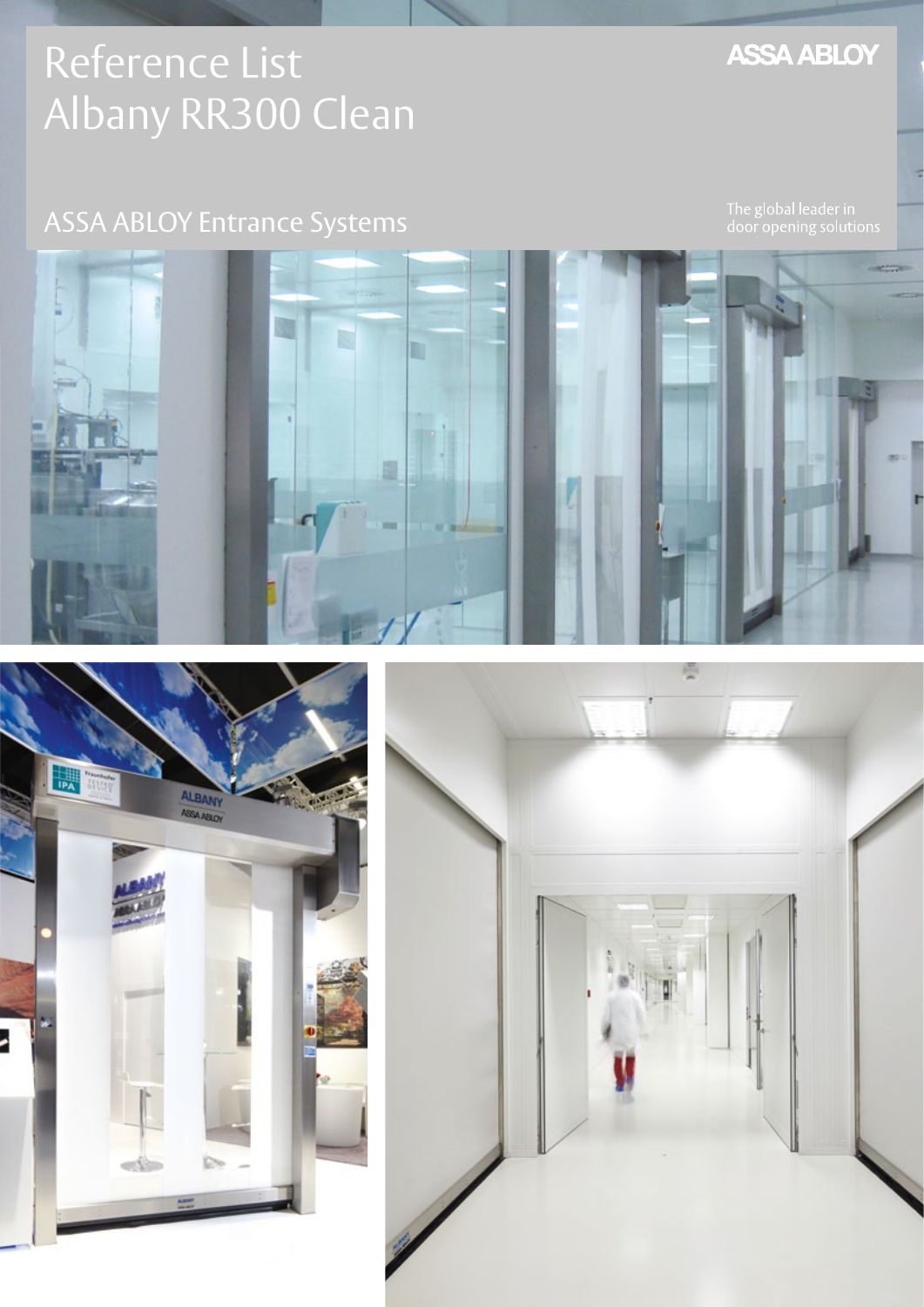## Reference List Albany RR300 Clean

| Abbot                   | Lichtenheldt            |
|-------------------------|-------------------------|
| Aesica                  | Lindner Reinraumtechnik |
| Bayer                   | Max Petek               |
| Becker Reinraumtechnik  | Max-Planck-Institut     |
|                         | Medice                  |
| Carl Zeiss              | Merck                   |
| Clean-Tek               | Milupa                  |
| Coherent                | <b>MPD</b>              |
| <b>CSL Behring</b>      | Mylan                   |
|                         | Nycomed                 |
| Daldrop & Dr. Ing Huber |                         |
| <b>DHU</b>              | Perrigo                 |
|                         | Pfizer                  |
| Diagnostica Stago       | Pharma Wernigerode      |
| Dragenopharm            | Pliva                   |
| <b>DSV</b>              |                         |
|                         | Ratiopharm              |
| Evonik                  | Reie Jofré              |
|                         | Ritterwand              |
| Gemü                    |                         |
| Glatt                   | Salutas                 |
| GlaxoSmithKline         | Sanofi Aventis          |
| <b>GP Grenzach</b>      |                         |
|                         | Takeda                  |
| Haupt Pharma            |                         |
|                         | <b>Wacker Chemie</b>    |
| Infineon                |                         |
| Intervet                |                         |
|                         |                         |

Jenoptik Johnson Controls SAFT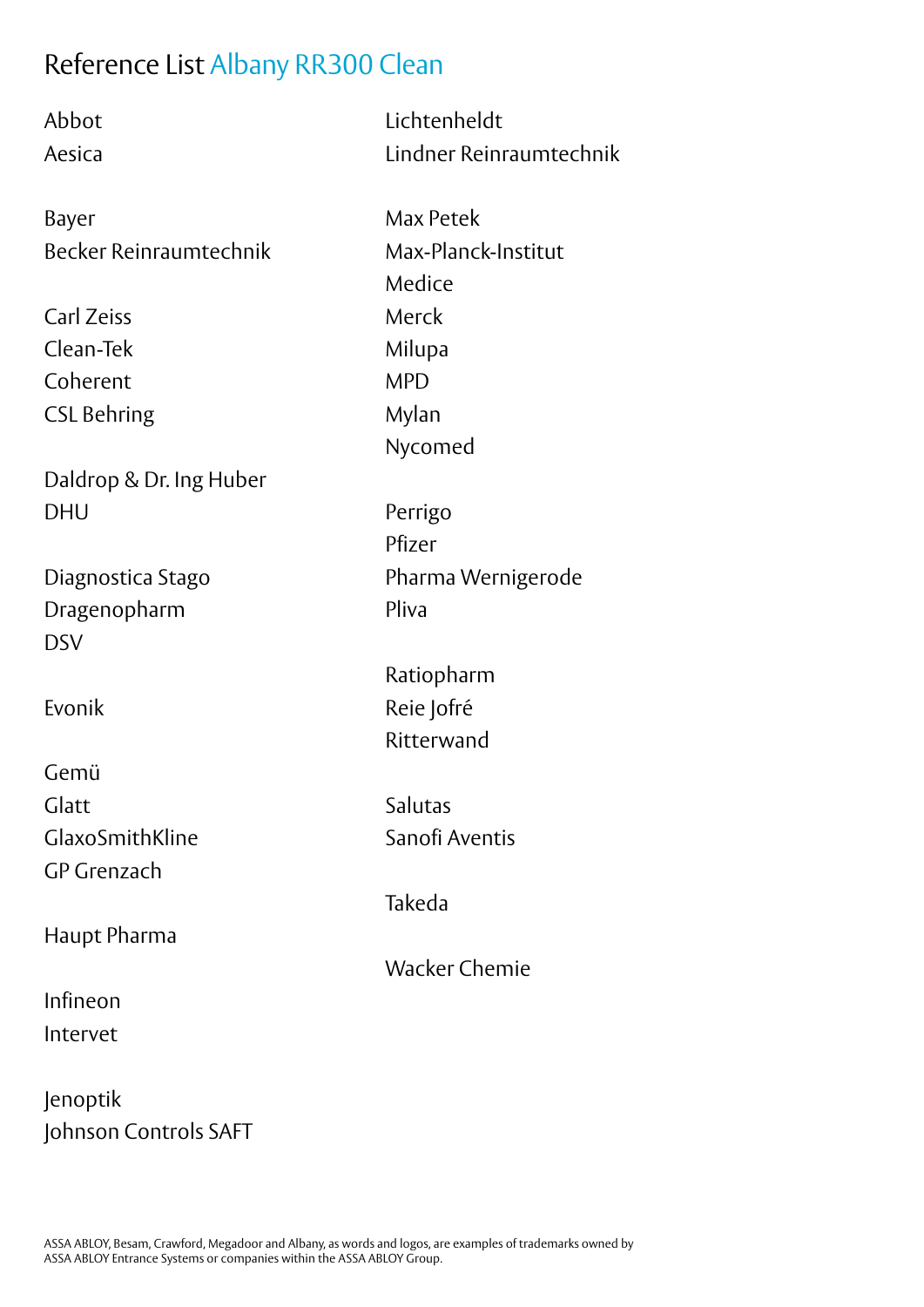